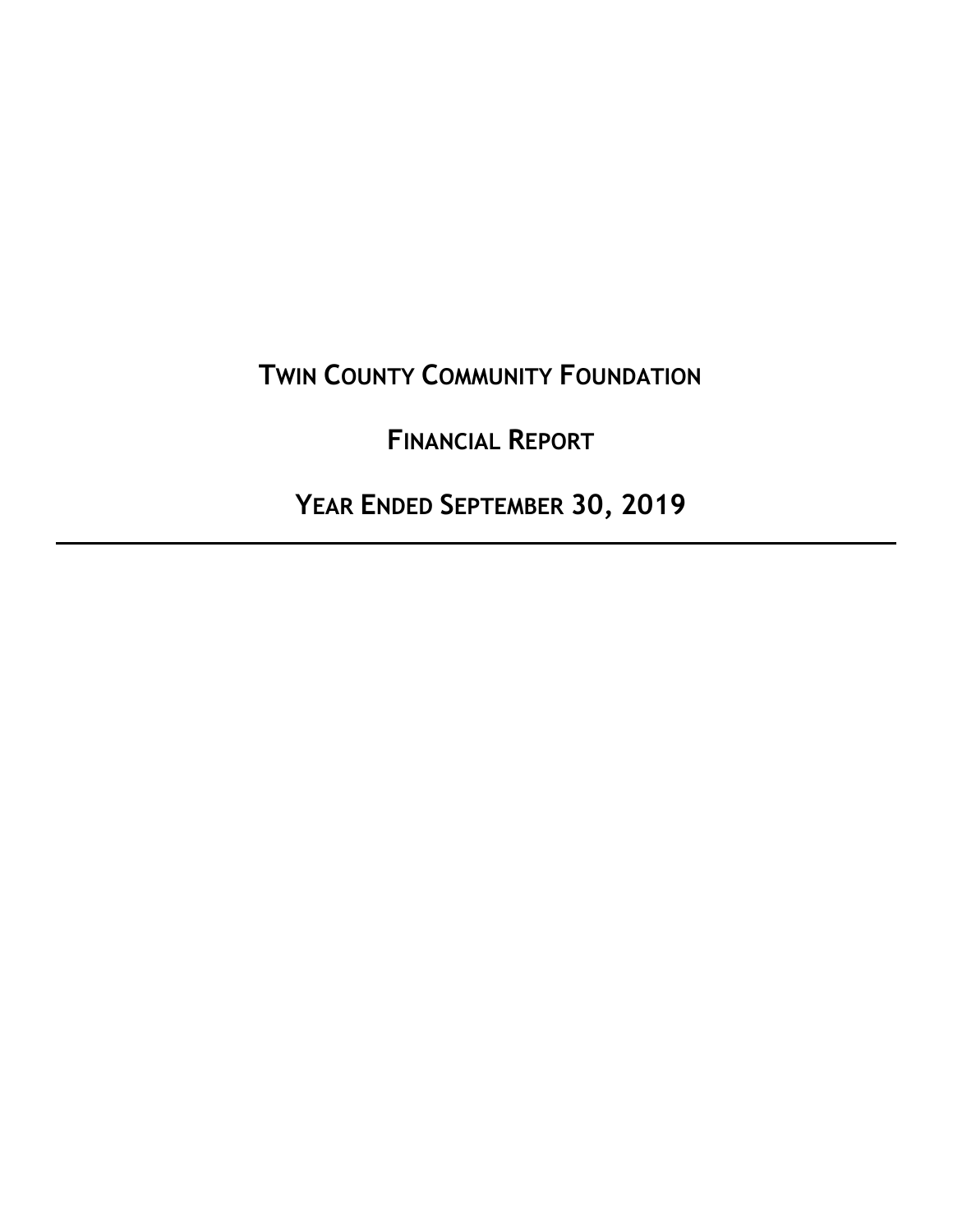# **Table of Contents**

Page

| <b>Financial Statements:</b> |  |
|------------------------------|--|
|                              |  |
|                              |  |
|                              |  |
|                              |  |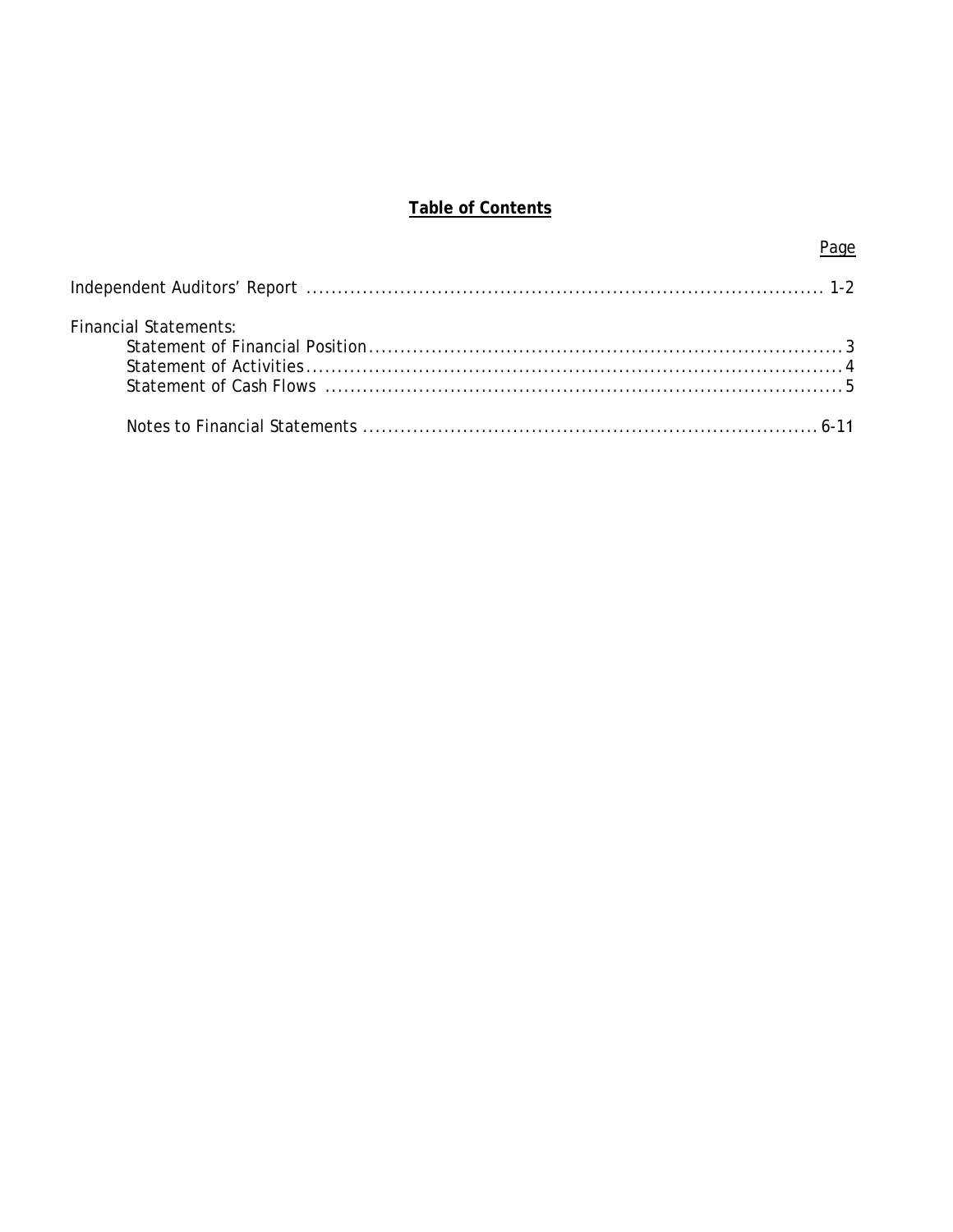

ROBINSON, FARMER, COX ASSOCIATES, PLLC

Certified Public Accountants

#### **INDEPENDENT AUDITORS' REPORT**

#### **TO THE BOARD OF DIRECTORS TWIN COUNTY COMMUNITY FOUNDATION GALAX, VIRGINIA**

We have audited the accompanying financial statements of Twin County Community Foundation (a nonprofit organization), which comprise the statement of financial position as of September 30, 2019, and the related statements of activities and cash flows for the year then ended, and the related notes to the financial statements.

#### **Management's Responsibility for the Financial Statements**

Management is responsible for the preparation and fair presentation of these financial statements in accordance with accounting principles generally accepted in the United States of America; this includes the design, implementation, and maintenance of internal control relevant to the preparation and fair presentation of financial statements that are free from material misstatement, whether due to fraud or error.

#### **Auditors' Responsibility**

Our responsibility is to express an opinion on these financial statements based on our audit. We conducted our audit in accordance with auditing standards generally accepted in the United States of America. Those standards require that we plan and perform the audit to obtain reasonable assurance about whether the financial statements are free from material misstatement.

An audit involves performing procedures to obtain audit evidence about the amounts and disclosures in the financial statements. The procedures selected depend on the auditors' judgment, including the assessment of the risks of material misstatement of the financial statements, whether due to fraud or error. In making those risk assessments, the auditor considers internal control relevant to the entity's preparation and fair presentation of the financial statements in order to design audit procedures that are appropriate in the circumstances, but not for the purpose of expressing an opinion on the effectiveness of the entity's internal control. Accordingly, we express no such opinion. An audit also includes evaluating the appropriateness of accounting policies used and the reasonableness of significant accounting estimates made by management, as well as evaluating the overall presentation of the financial statements.

We believe that the audit evidence we have obtained is sufficient and appropriate to provide a basis for our audit opinion.

#### **Opinion**

In our opinion, the financial statements referred to above present fairly, in all material respects, the financial position of Twin County Community Foundation as of September 30, 2019, and the changes in its net assets and its cash flows for the year then ended in accordance with accounting principles generally accepted in the United States of America.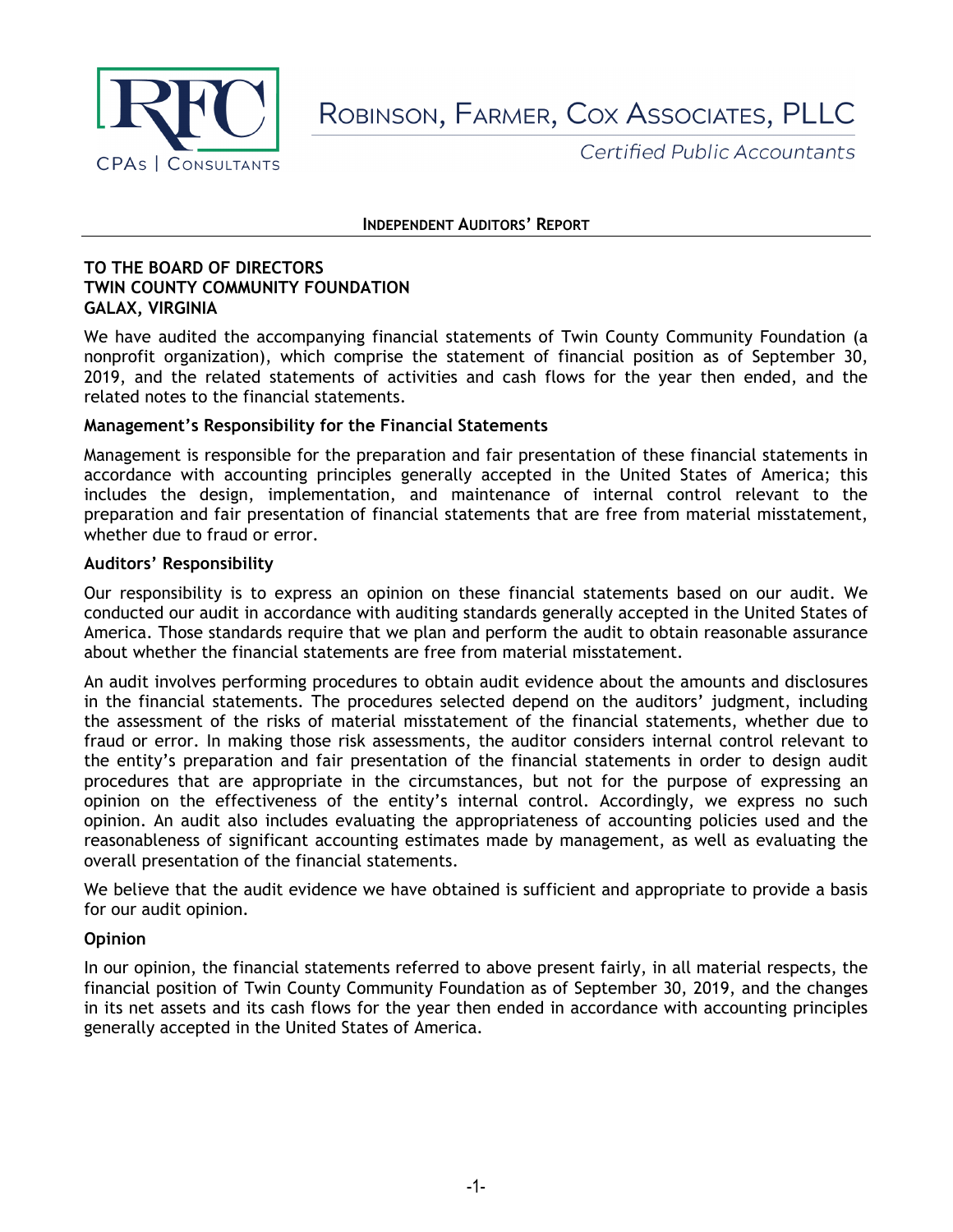# **Change in Accounting Principle**

As described in Note 8 to the financial statements, in 2019, the Twin County Community Foundation adopted new accounting guidance, FASB ASU 2016-14, *Not-for-Profit Entities (Topic 958): Presentation of Financial Statements of Not-for-Profit Entities.* Our opinion is not modified with respect to this matter.

Robinsa, Tainer, Cox Associates

Blacksburg, Virginia February 28, 2020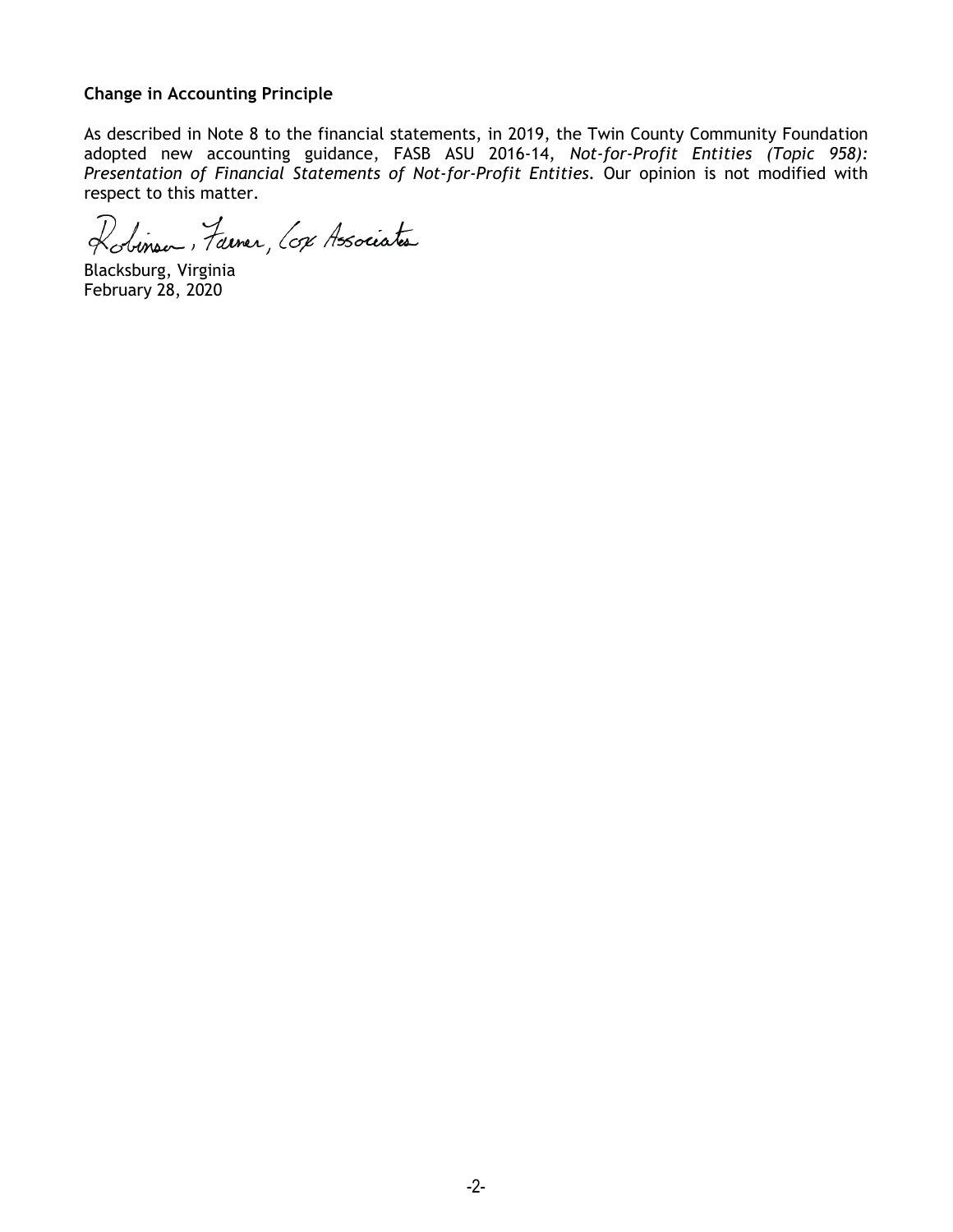# **Statement of Financial Position September 30, 2019 Twin County Community Foundation**

# **Assets**

| <b>Current Assets:</b>                  |                  |
|-----------------------------------------|------------------|
| Cash and cash equivalents               | \$<br>346,092    |
| Investments                             | 9,693,156        |
|                                         |                  |
| <b>Total Current Assets</b>             | \$<br>10,039,248 |
| <b>Noncurrent Assets:</b>               |                  |
| Cash and cash equivalents (restricted)  | \$<br>1,778      |
| Investments (restricted)                | 469,073          |
| <b>Total Noncurrent Assets</b>          | \$<br>470,851    |
| <b>Total Assets</b>                     | \$<br>10,510,099 |
| <b>Liabilities</b>                      |                  |
| <b>Current Liabilities:</b>             |                  |
| Payroll liabilities                     | \$<br>1,107      |
| <b>Total Current Liabilities</b>        | \$<br>1,107      |
| <b>Total Liabilities</b>                | \$<br>1,107      |
| <b>Net Assets</b>                       |                  |
| Net assets without donor restrictions   | \$<br>10,038,141 |
| Net assets with donor restrictions      | 470,851          |
| <b>Total Net Assets</b>                 | \$<br>10,508,992 |
| <b>Total Liabilities and Net Assets</b> | \$<br>10,510,099 |

The accompanying notes are an integral part of these financial statements.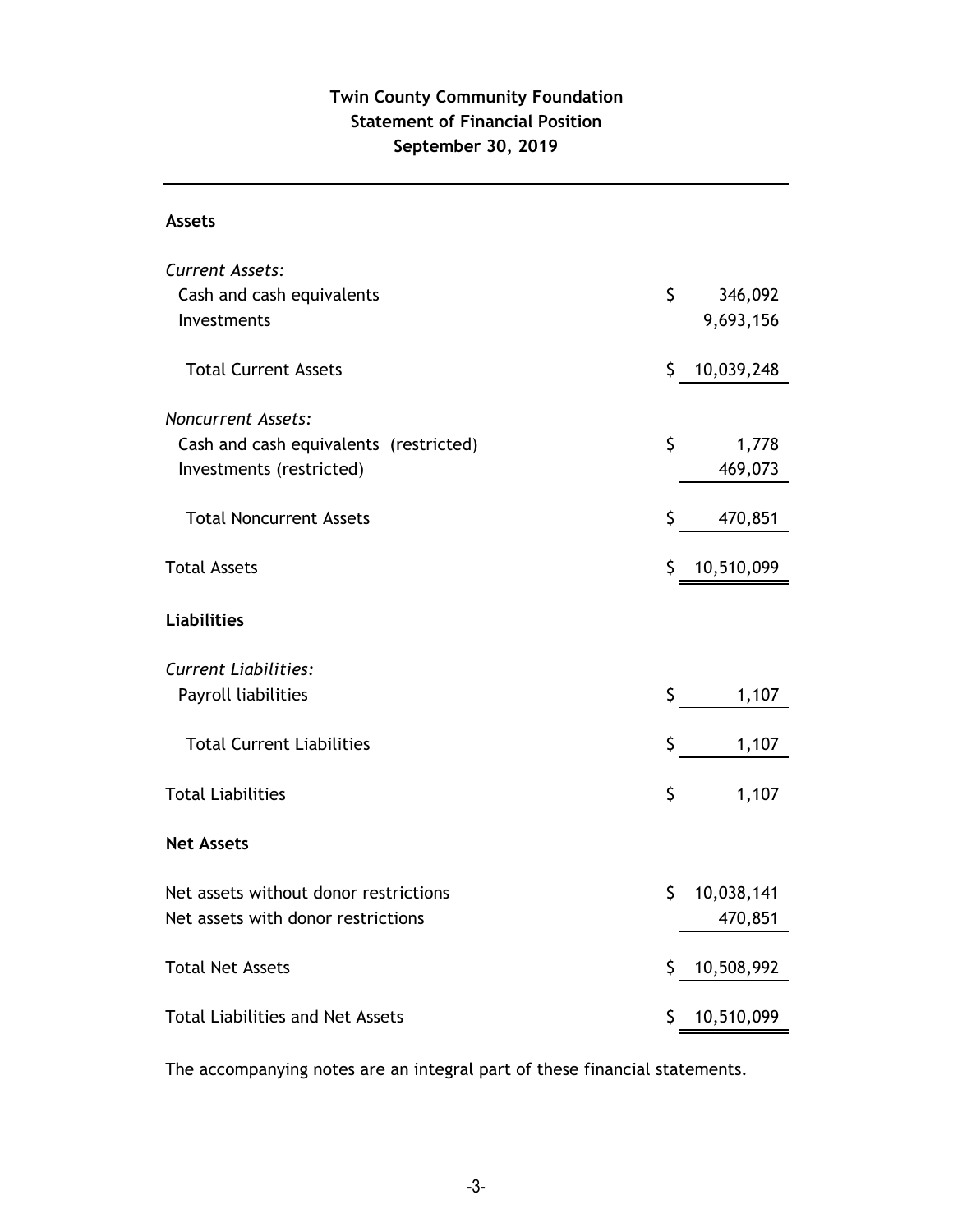#### **Twin County Community Foundation Statement of Activities Year Ended September 30, 2019**

| Revenues, Gains, and Other Support                                         | Without<br><b>Donor Restrictions</b> | With<br><b>Donor Restrictions</b> |      | Total            |
|----------------------------------------------------------------------------|--------------------------------------|-----------------------------------|------|------------------|
|                                                                            |                                      |                                   |      |                  |
| Investment income and dividends, net of investment fees<br>Interest income | \$<br>434,414 \$<br>7,070            | 24,293 \$<br>8                    |      | 458,707<br>7,078 |
| Unrealized and realized gains (losses) on investments Net                  |                                      |                                   |      | (137, 580)       |
| assets released from restriction                                           | (134,990)                            | (2, 590)                          |      |                  |
|                                                                            | 3,696                                | (3,696)                           |      |                  |
| Total Revenues, Gains, and Other Support                                   | \$<br>310,190 \$                     | 18,015 \$                         |      | 328,205          |
| <b>Expenses</b>                                                            |                                      |                                   |      |                  |
| <b>Program Services</b>                                                    |                                      |                                   |      |                  |
| Health, Welfare, and Educational Programs                                  |                                      |                                   |      |                  |
| Scholarships                                                               | \$<br>4,000 \$                       |                                   | - \$ | 4,000            |
| Grants                                                                     | 293,545                              |                                   |      | 293,545          |
| <b>Supporting Services</b>                                                 |                                      |                                   |      |                  |
| <b>Management and General</b>                                              |                                      |                                   |      |                  |
| Salaries and benefits                                                      | 11,244                               |                                   |      | 11,244           |
| Professional fees                                                          | 6,684                                |                                   |      | 6,684            |
| Rent expense                                                               | 1,896                                |                                   |      | 1,896            |
| Postage expense                                                            | 191                                  |                                   |      | 191              |
| Contract labor                                                             | 3,871                                |                                   |      | 3,871            |
| Insurance expense                                                          | 1,434                                |                                   |      | 1,434            |
| Meeting expense                                                            | 491                                  |                                   |      | 491              |
| Office expense                                                             | 2,173                                |                                   |      | 2,173            |
| Other expense                                                              | 2,528                                |                                   |      | 2,528            |
| <b>Total Expenses</b>                                                      | \$<br>328,057 \$                     | ٠                                 | - \$ | 328,057          |
| Change in net assets                                                       | \$<br>$(17, 867)$ \$                 | 18,015 \$                         |      | 148              |
| Net Assets, beginning of year                                              | 10,056,008                           | 452,836                           |      | 10,508,844       |
| Net Assets, end of year                                                    | \$<br>10,038,141 \$                  | 470,851 \$                        |      | 10,508,992       |

The accompanying notes are an integral part of these financial statements.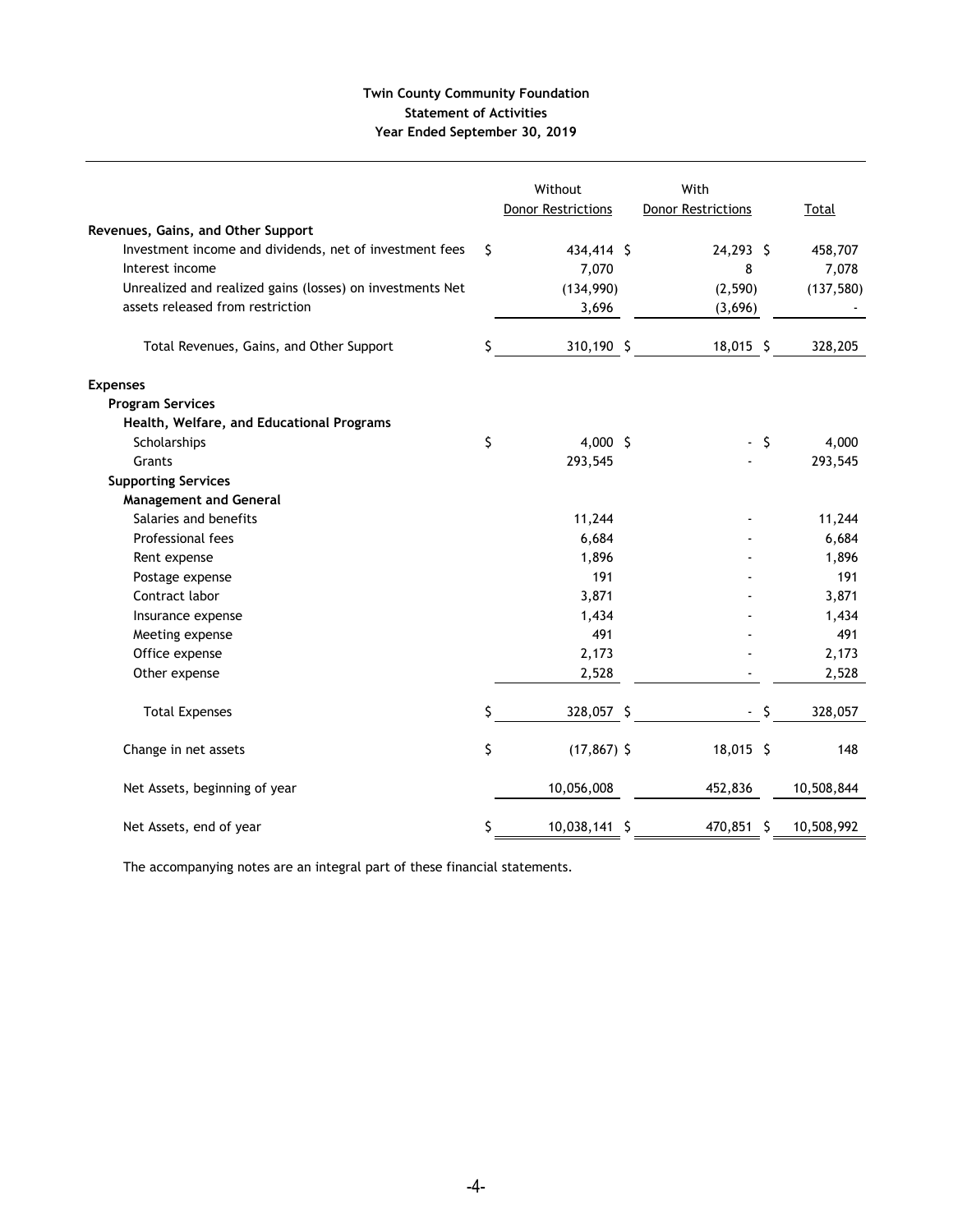# **Twin County Community Foundation Statement of Cash Flows Year Ended September 30, 2019**

| <b>CASH FLOWS FROM OPERATING ACTIVITIES:</b><br>Change in net assets                                      | \$ | 148         |
|-----------------------------------------------------------------------------------------------------------|----|-------------|
| Adjustments to reconcile change in net assets<br>to net cash provided by (used for) operating activities: |    |             |
| Realized and unrealized gains on investments                                                              |    | 137,580     |
| (Decrease)/Increase in accounts payable                                                                   |    | (700)       |
| (Decrease)/Increase payroll liabilities                                                                   |    | 1,107       |
| Net cash provided by (used for) operating activities                                                      |    | 138,135     |
| <b>CASH FLOWS FROM INVESTING ACTIVITIES:</b>                                                              |    |             |
| Purchase of investments                                                                                   | Ś. | (3,977,861) |
| Sale of investments                                                                                       |    | 3,877,953   |
| Net cash provided by (used for) investing activities                                                      | \$ | (99, 908)   |
| Net increase (decrease) in cash and cash equivalents                                                      | \$ | 38,227      |
| Cash and cash equivalents, October 1, 2018                                                                |    | 309,643     |
| Cash and cash equivalents, September 30, 2019                                                             | \$ | 347,870     |

The accompanying notes are an integral part of these financial statements.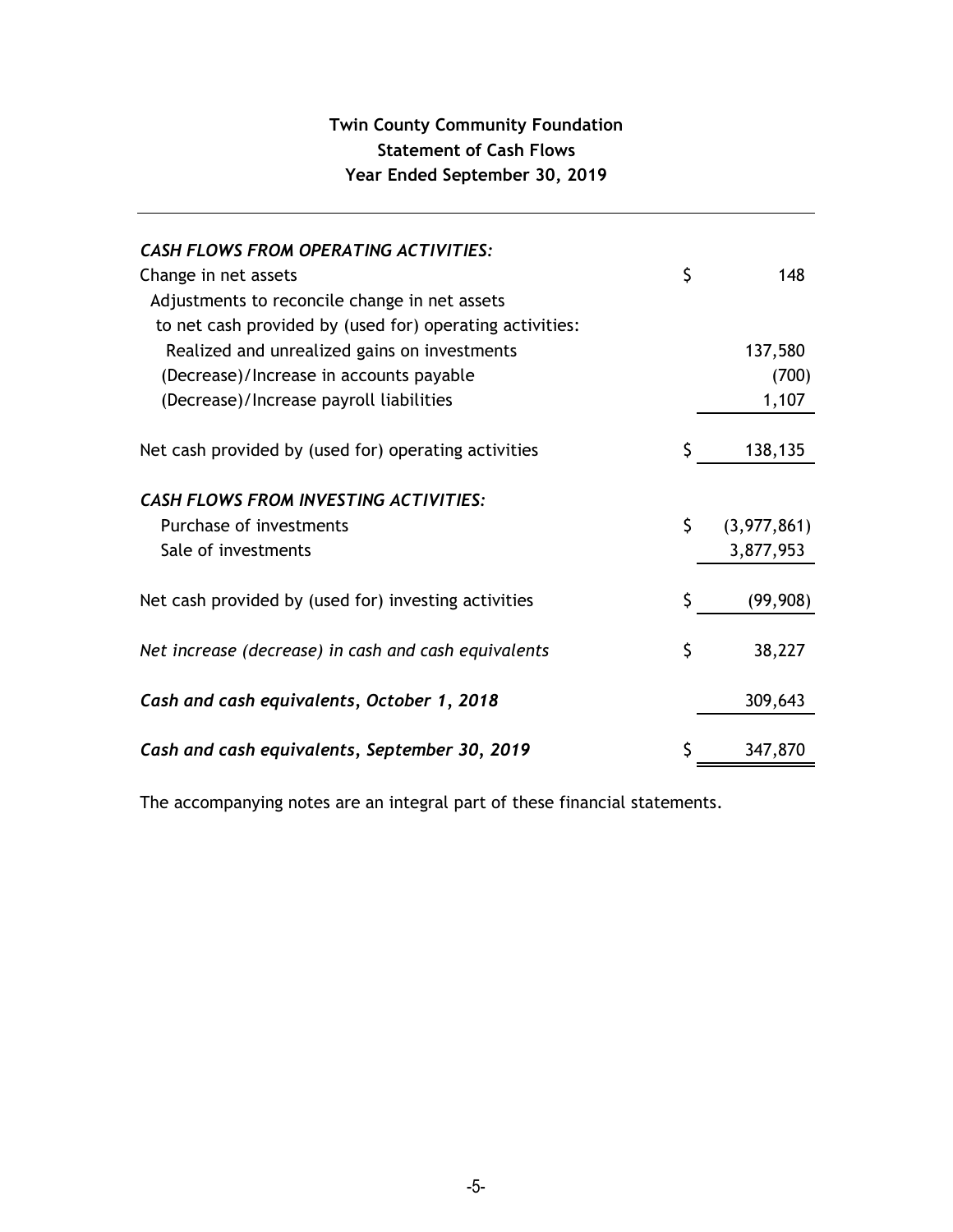# *NOTE 1 - SUMMARY OF SIGNIFICANT ACCOUNTING POLICIES:*

#### A. Nature of Activities:

Twin County Community Foundation (the Foundation) was organized to improve the health, welfare, and education of the residents of the service areas of the former Twin County Community Hospital. The Foundation was established with donated funds from the sale of the Twin County Community Hospital (a non-profit organization). The Foundation is governed by a self-perpetuating Board of Directors, serving staggered terms.

#### B. Basis of Accounting:

The Foundation maintains its assets and liabilities, and records its income and expenses by use of the accrual basis of accounting. Under the accrual basis, revenues are recognized in the accounting period in which they are earned, while expenses are recognized in the accounting period in which the related liability is incurred.

#### C. Financial Statement Presentation:

The Foundation reports information regarding its financial position and activities according to two classes of net assets based on the existence or absence of donor-imposed restrictions:

*Net assets without donor restrictions –* Net assets not subject to donor-imposed stipulations. At September 30, 2019, the Foundation had net assets without donor restriction of \$10,038,141.

Support that is restricted by the donor is reported as an increase in net assets without donor restrictions if the restrictions expires in the reporting period in which the support is recognized. All other donor-restricted support is reported as an increase in net assets with donor restrictions. When a restriction expires, net assets with donor restrictions are reclassified to net assets without donor restrictions.

*Net assets with donor restrictions –* Net assets subject to donor-imposed stipulations that they be maintained permanently by the Foundation as well as net assets whose use is limited by donor-imposed time and/or purpose restrictions. At September 30, 2019, the Foundation had net assets with donor restrictions of \$470,851 related to hospice programs and scholarships.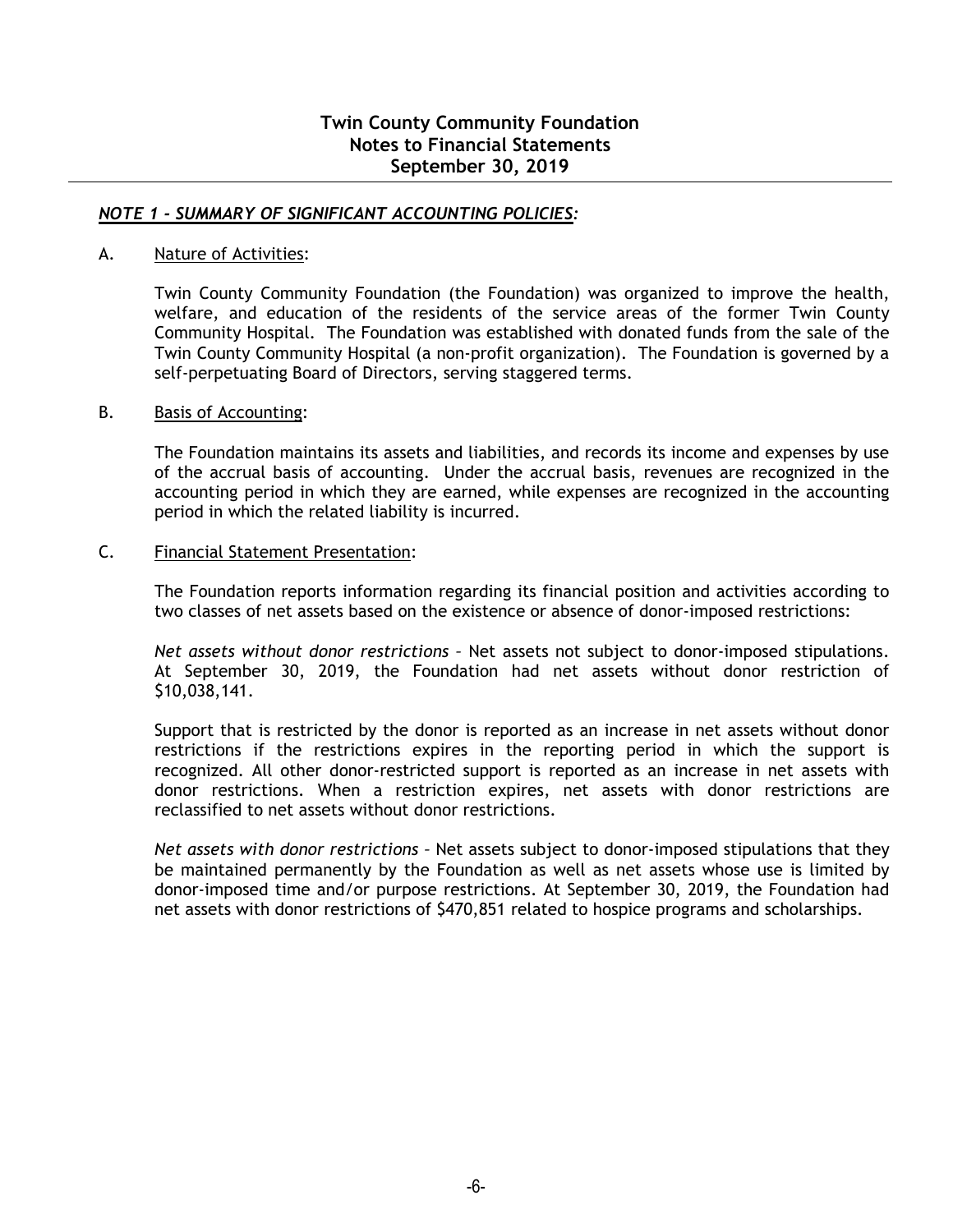# *NOTE 1 - SUMMARY OF SIGNIFICANT ACCOUNTING POLICIES: (Continued)*

#### D. Property and Equipment:

Property and equipment acquired by the Foundation are considered to be owned by the Foundation. The Foundation follows the practice of capitalizing all expenditures for property, furniture, fixtures, and office equipment in excess of \$1,000 at cost. Donations of property and equipment, if any, are recorded at their estimated fair value at the date of donation. Major outlays for capital assets and improvements are capitalized as projects are constructed. Interest incurred during the construction phase of capital assets is included as part of the capitalized value of the assets constructed. Depreciation on assets is computed on a straightline basis over the estimated useful lives of the assets. As of September 30, 2019 and for the year then ended, the Foundation did not hold any depreciable property meeting the aforementioned capitalization policy.

#### E. Investments:

Marketable securities are reported at fair value based upon quoted market prices or, when quotes are not available, are valued on the basis of comparable financial instruments. Donated securities are recorded at their fair value at the date of donation. Realized and unrealized investment gains and losses are determined by comparison of specific costs of acquisition to net proceeds received at the time of disposal or changes in the difference between fair market value and cost, respectively. Unrealized gains and losses are included in the change in net assets in the accompanying Statement of Activities.

#### F. Cash and Cash Equivalents:

For purposes of the statement of cash flows, cash and cash equivalents consist of cash on hand, cash in banks, and highly liquid investments with an initial maturity of three months or less. At year end, cash and cash equivalents included money market funds of \$198,040.

#### G. Income Taxes:

The Foundation is exempt from Federal income taxes under Section  $501(c)(3)$  of the Internal Revenue Code and therefore no provision for Federal income taxes has been reported in the accompanying financial statements. A form 990 as required by the Internal Revenue Service has been filed for the year ended September 30, 2019.

#### H. Use of Estimates:

The preparation of financial statements in conformity with generally accepted accounting principles requires management to make estimates and assumptions that affect certain reported amounts and disclosures. Accordingly, actual results could differ from those estimates.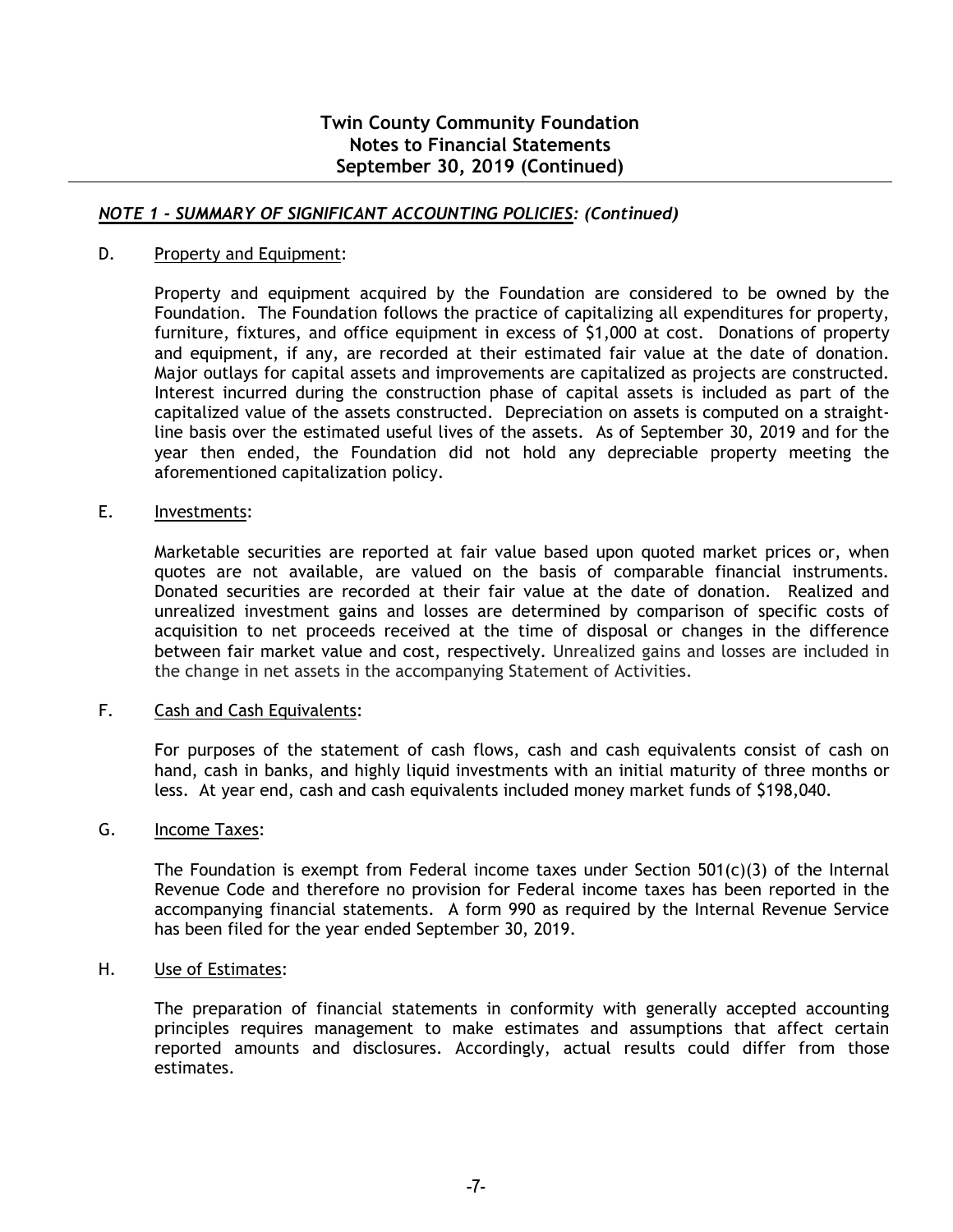# **Twin County Community Foundation Notes to Financial Statements September 30, 2019 (Continued)**

# *NOTE 1 - SUMMARY OF SIGNIFICANT ACCOUNTING POLICIES: (Continued)*

#### M. Functional Allocation of Expenses:

The costs of providing the various programs and activities have been summarized on a functional basis in the statement of activities. Accordingly, certain costs have been allocated among the programs and supporting services benefited. The Foundation has no fundraising expense. The Foundation directly charges expenses to various functions.

#### *NOTE 2 - INVESTMENTS:*

Fair values of assets measured on a recurring basis at September 30, 2019 are as follows:

|                                                   |              | <b>Fair Value or</b>   |
|---------------------------------------------------|--------------|------------------------|
|                                                   | Cost (Basis) | <b>Estimated Value</b> |
| <b>Bond Funds</b>                                 | 3,459,578    | 3,433,548              |
| Fixed Income Securities (Certificates of Deposit) | 250,125      | 250,125                |
| <b>Equity Mutual Funds and ETFs</b>               | 5,719,579    | 6,478,556              |
| Total                                             | 9,429,282    | 10,162,229             |
|                                                   |              |                        |

The following summarizes investment return and its classification in the statement of activities for the year ended September 30, 2019:

|                                          | Without Donor With Donor |                     |  |                 |            |
|------------------------------------------|--------------------------|---------------------|--|-----------------|------------|
|                                          |                          | <b>Restrictions</b> |  | Restrictions    | Total      |
| Dividends and investment income          | \$                       | 464,214             |  | $5\quad 24,293$ | \$488,507  |
| Investment fees                          |                          | (29, 800)           |  |                 | (29, 800)  |
| Interest income                          |                          | 7,070               |  | 8               | 7,078      |
| Realized gains (losses) on investments   |                          | (28, 743)           |  | 110             | (28, 633)  |
| Unrealized gains (losses) on investments |                          | (106, 247)          |  | (2,700)         | (108, 947) |
|                                          |                          |                     |  |                 |            |
| Net investment return                    |                          | 306,494             |  | 521,711         | \$328,205  |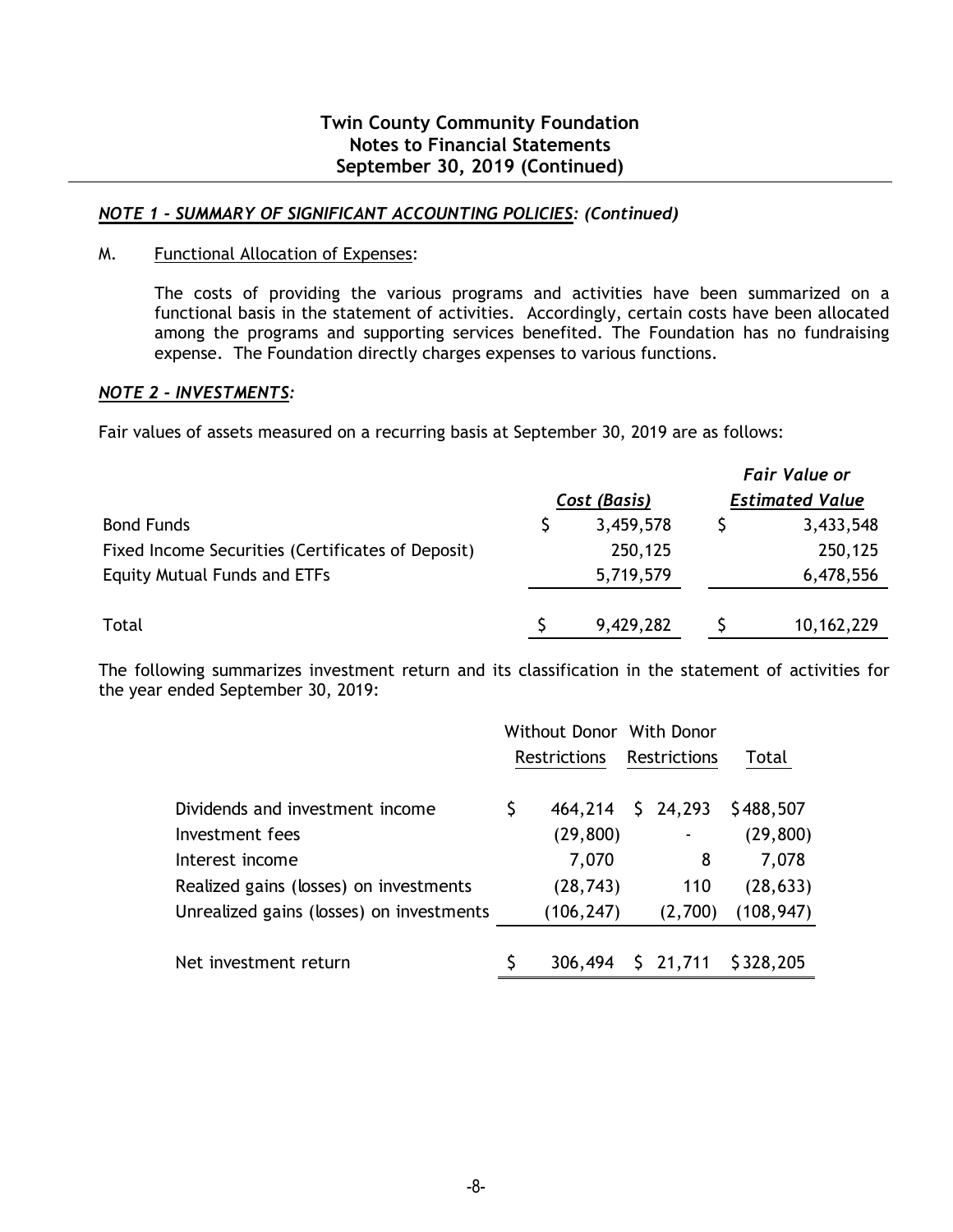# *NOTE 3 – FAIR VALUES MEASUREMENTS:*

Fair value for investments is determined as the exchange price that would be received for an asset or paid to transfer a liability (an exit price) in the principal or most advantageous market for the asset or liability in an orderly transaction between market participants at the measurement date. The three-level fair value hierarchy prioritizes the inputs used to measure fair value. This hierarchy requires entities to maximize the use of observable inputs and minimize the use of unobservable inputs. The three levels of inputs used to measure fair value are as follows:

- Level 1 Quoted prices (unadjusted) in active markets for identical assets or liabilities.
- Level 2 Observable inputs other than quoted prices included in Level 1, such as quoted prices for similar asset and liabilities in active markets; quoted prices for identical or similar assets and liabilities in markets that are not active; or other inputs that are observable or can be corroborated by observable market data.
- Level 3 Unobservable inputs that are supported by little or no market activity and that are significant to the fair value of the assets or liabilities. This includes certain pricing models, discounted cash flow methodologies and similar techniques that use significant unobservable inputs.

The Foundation is providing the following information related to its investments:

|                           |                   | <b>Quoted Prices</b> |            |  |
|---------------------------|-------------------|----------------------|------------|--|
|                           |                   | in Active Markets    |            |  |
|                           |                   | for Identical Assets |            |  |
|                           | <b>Fair Value</b> |                      | (Level 1)  |  |
| Investments               | 10,162,229        | <sup>S</sup>         | 10,162,229 |  |
| <b>Money Market Funds</b> | 198,040           |                      | 198,040    |  |
| Totals                    | 10,360,269        |                      | 10,360,269 |  |

# *NOTE 4 – NET ASSETS WITH DONOR RESTRICTIONS:*

Net assets with donor restrictions at September 30, 2019 are restricted for the following purposes:

| Hospice programs | 448,105 |
|------------------|---------|
| Scholarships     | 22,746  |
|                  |         |
| Total            | 470,851 |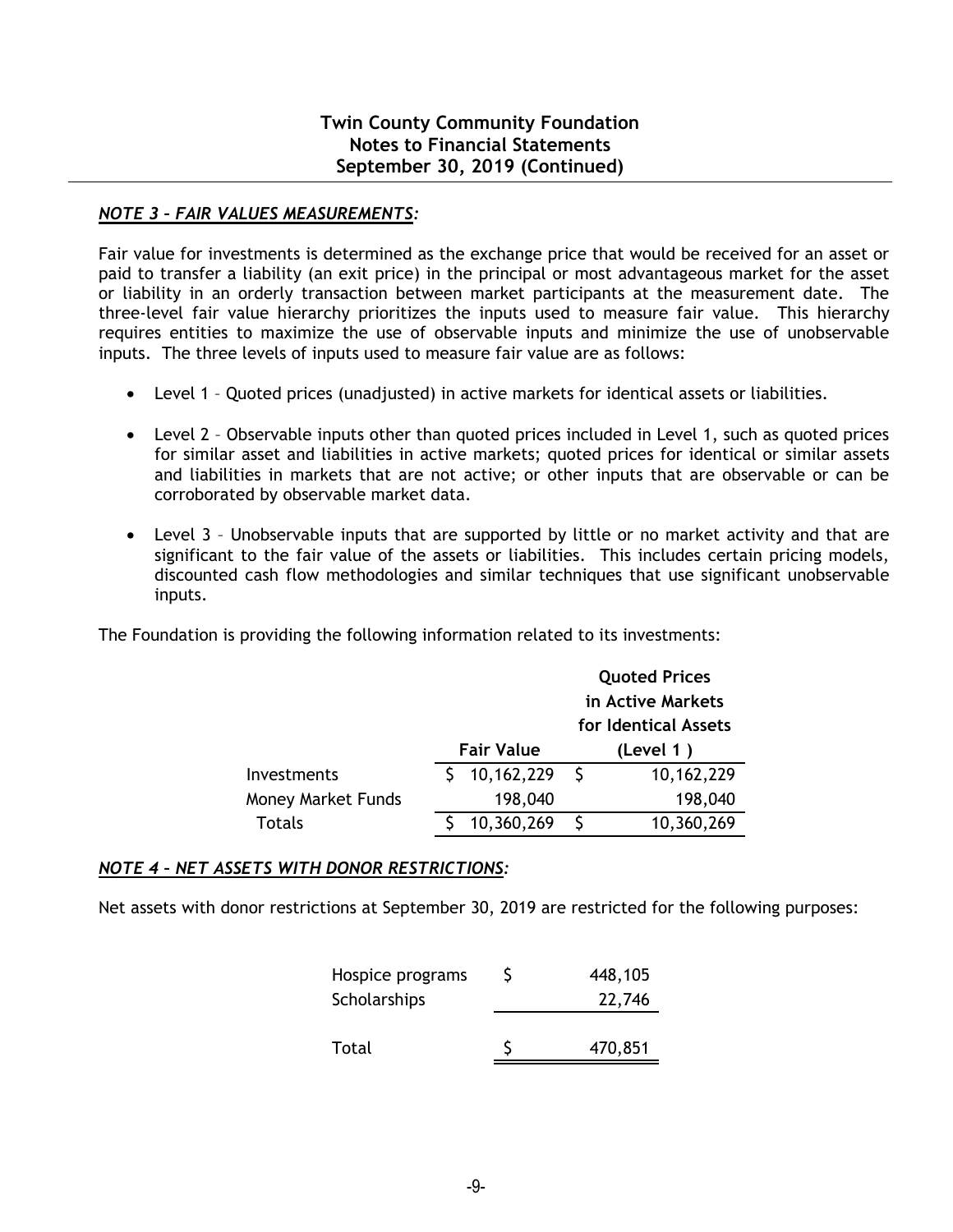# *NOTE 5 – CONCENTRATION OF CREDIT RISK:*

Financial instruments that potentially subject the Foundation to concentrations of credit risk consist principally of temporary cash investments. The Foundation places its temporary cash investments with financial institutions and limits the amount of credit exposure to any one financial institution.

# *NOTE 6 – LIQUIDITY AND AVAILABILITY OF RESOURCES:*

The Foundation monitors its liquidity so that it is able to meet its operating needs and other contractual commitments while attempting to maximize the investment of its excess operating cash. The Foundation has the following financial assets that could readily be made available within one year of the statement of financial position to fund expenses without limitations:

|                                               | 2019       |  |  |
|-----------------------------------------------|------------|--|--|
| Cash and cash equivalents                     | 346,092    |  |  |
| <b>Investments</b>                            | 9,693,156  |  |  |
| Financial assets available to meet cash needs |            |  |  |
| for general expenditures within one year      | 10,039,248 |  |  |

The Foundation does not have a formal policy related to investing excess cash and maintaining balances but strives to maintain cash and cash equivalents balances to cover approximately three months of expenses at all times.

# *NOTE 7 – DATE OF MANAGEMENT'S REVIEW:*

In preparing these financial statements, management of the Foundation has evaluated events and transactions for potential recognition or disclosure through February 28, 2020, the date the financial statements were available to be issued.

# *NOTE 8 – NEW ACCOUNTING PRONOUNCEMENT:*

In 2016, the Financial Accounting Standards Board (FASB) issued Accounting Standards Update (ASU) No. 2016-14, *Presentation of Financial Statements for Not-for-Profit Entities*. The Foundation has changed the presentation of its financial statements, accordingly, applying the changes retrospectively to the beginning net assets. The new ASU changes the following aspects of the Foundation's financial statements:

- The temporarily restricted and permanently restricted net asset classes have been reduced to a single net asset class called *net assets with donor restrictions.*
- The unrestricted net asset class has been changed to *net assets without donor restrictions.*
- The financial statements include a new disclosure about liquidity and availability of resources.
- The financial statements include increased disclosures on functional expenses.

Adoption of the ASU did not result in any reclassifications or restatements to net assets.